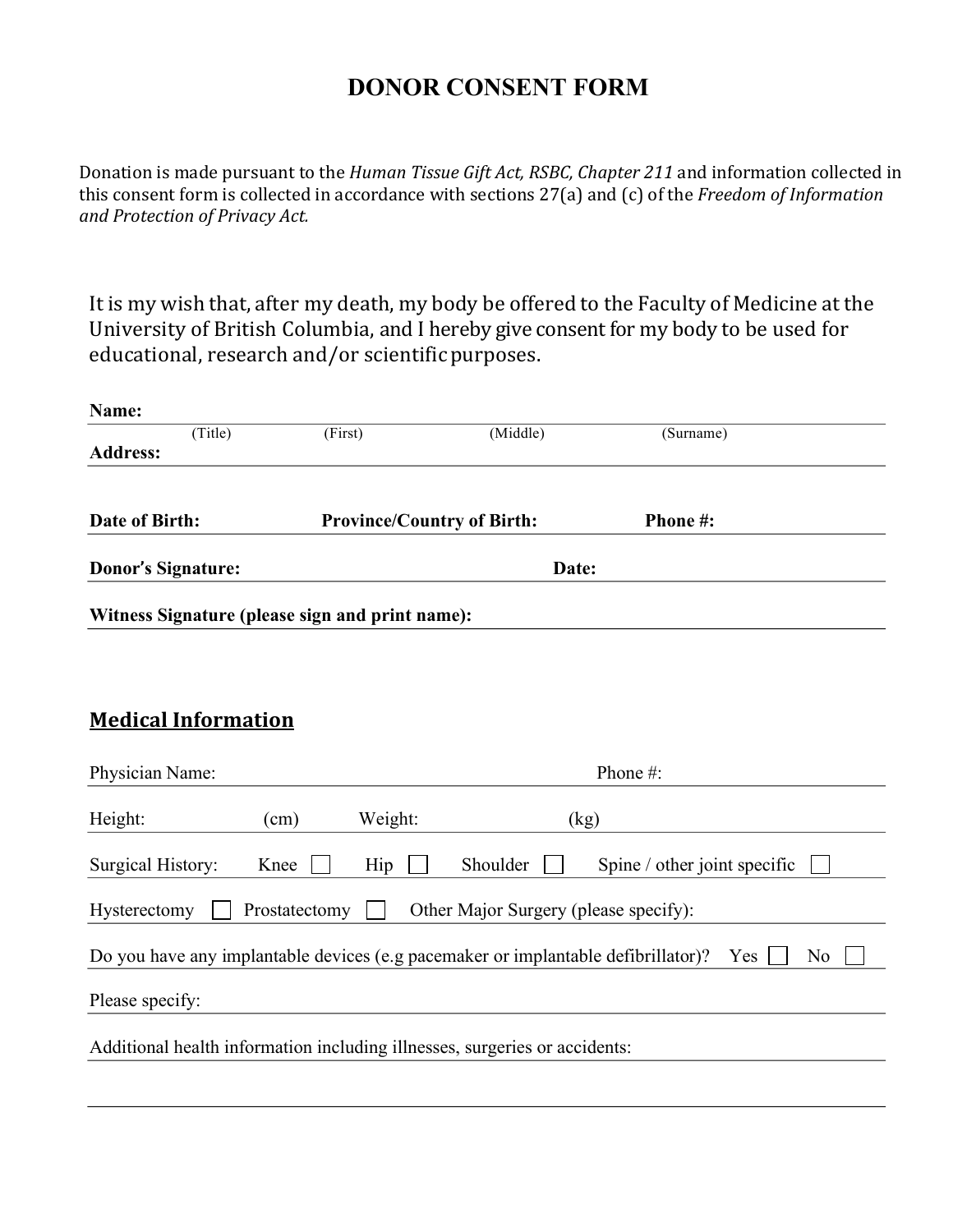I have informed the following person(s) of my wish to donate my body (please indicate the relationship of each person):

| . .     |        |                         |
|---------|--------|-------------------------|
|         | (Name) | (Relationship to Donor) |
| ി<br>′∙ |        |                         |
|         | (Name) | (Relationship to Donor  |

I have read and understand the UBC Body Donation pamphlet including the section on the Body Donation Program, the Body Donation Process and the frequently asked questions section provided to me by the Faculty of Medicine at UBC.

I understand that my consent for body donation incudes consent for tissue sampling, serology testing and medical imaging of anatomical material for educational, research and/or scientific purposes.

I understand that accepted donations will remain under the care of the University for a period not exceeding three years and that I have the option, if indicated below, to make an indefinite donation.

I give permission to the University to retain a portion of my body **indefinitely** if it is required for educational and/or scientific purposes.

| es | NΛ |  |
|----|----|--|
|----|----|--|

I understand the University will ensure anonymity, confidentiality and dignity in its use of my donated body. After the use, the University will arrange for cremation and will contact my executor or next-of-kin to carry out disposition of remains. All donors must appoint an executor or next-of-kin to carry out disposition of the cremated remains. The name of the executor or next-of-kin is:

| Name:           | <b>Phone #:</b>               |
|-----------------|-------------------------------|
|                 |                               |
| <b>Address:</b> | <b>Relationship to Donor:</b> |